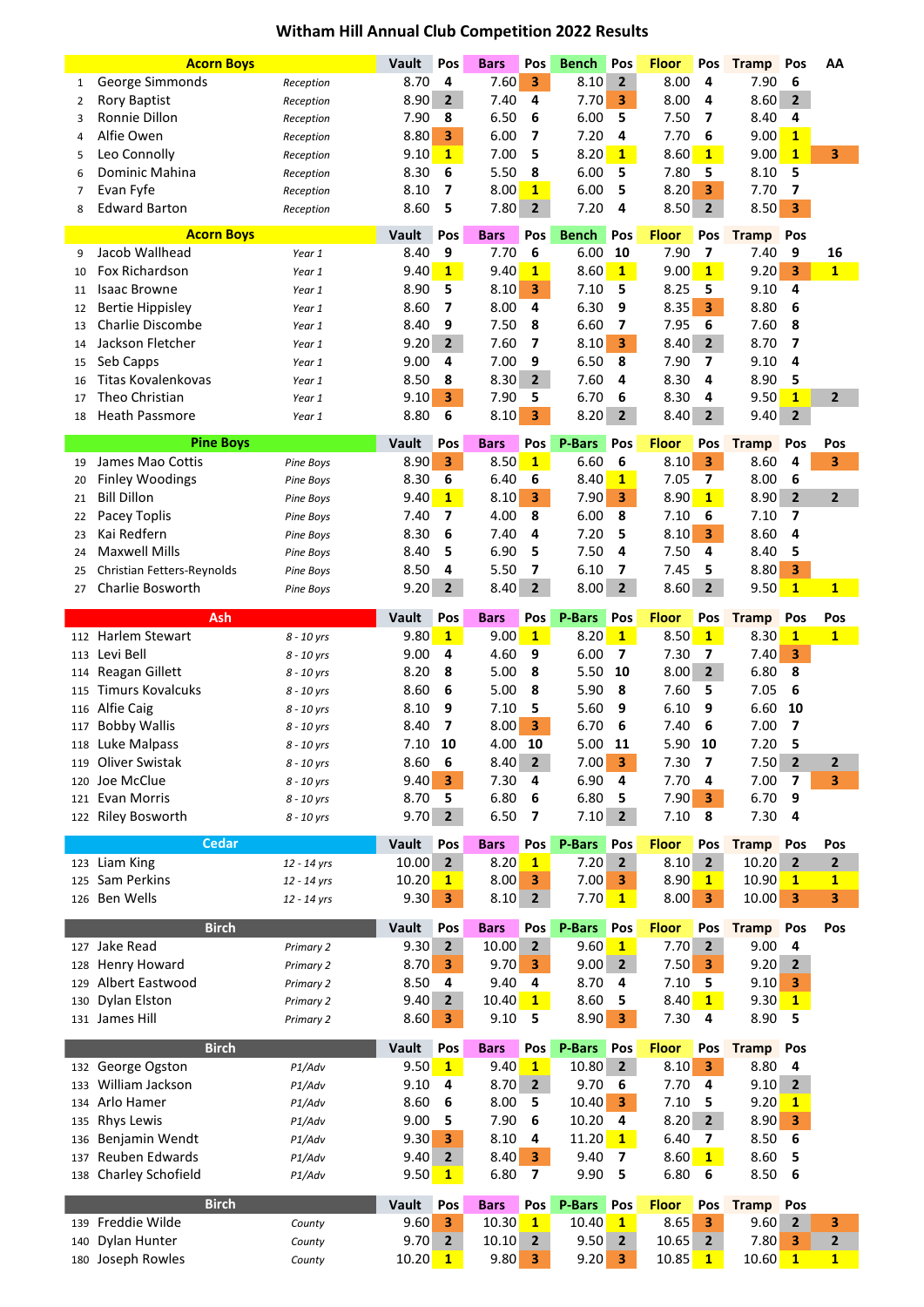|     | <b>Acorn Girls</b>                  |                | Vault         | Pos                     | <b>Bars</b>         | Pos            | <b>Beam</b>         | Pos            | <b>Floor</b> | Pos                      | <b>Tramp</b>         | Pos                      | Pos            |
|-----|-------------------------------------|----------------|---------------|-------------------------|---------------------|----------------|---------------------|----------------|--------------|--------------------------|----------------------|--------------------------|----------------|
| 166 | Isla Batchelor                      | Reception      | 7.80          | 6                       | 8.10                | 5              | 8.30                | 3              | 6.60         | 4                        | 8.00                 | 6                        |                |
| 168 | Larine Salih                        | Reception      | 8.00          | 5                       | 8.40                | 3              | 8.30                | 3              | 7.30         | $\overline{2}$           | 8.60                 | $\mathbf{1}$             |                |
| 169 | Remi Hammond                        | Reception      | 8.30          | 4                       | 8.30                | 4              | 8.40                | $\overline{2}$ | 6.50         | 5                        | 8.30                 | 3                        |                |
| 170 | Elsie Eastwood                      | Reception      | 8.40          | 3                       | 8.60                | $\mathbf{1}$   | 8.20                | 4              | 7.70         | $\mathbf{1}$             | 8.20                 | 4                        |                |
| 172 | Georgina Goodall                    | Reception      | 8.40          | 3                       | 8.10                | 5              | 7.40                | 6              | 6.45         | 6                        | 8.10                 | 5                        |                |
| 173 | Maisie Robinson                     | Reception      | 8.90          | $\mathbf{1}$            | 8.00                | 6              | 7.80                | 5              | 6.50         | 5                        | 8.60                 | $\mathbf{1}$             |                |
| 174 | Mila Ward                           | Reception      | 8.50          | $\overline{2}$          | 8.50                | $\mathbf{2}$   | 8.50                | $\mathbf{1}$   | 7.10         | 3                        | 8.50                 | $\overline{2}$           |                |
|     | <b>Acorn Girls</b>                  |                |               |                         |                     | Pos            |                     | Pos            | <b>Floor</b> |                          |                      |                          |                |
| 175 | Victoria Sofia Cole Ortiz           | 5 years (2016) | Vault<br>8.60 | Pos<br>4                | <b>Bars</b><br>8.90 | 3              | <b>Beam</b><br>8.00 | 7              | 8.10         | Pos<br>$\overline{2}$    | <b>Tramp</b><br>9.00 | Pos<br>$\mathbf{1}$      |                |
| 176 | <b>Ottilie Chambers</b>             | 5 years (2016) | 8.20          | 7                       | 8.90                | 3              | 8.40                | 6              | 7.50         | 5                        | 8.00                 | $\overline{\phantom{a}}$ |                |
| 177 | Freya Johnston                      | 5 years (2016) | 8.20          | $\overline{\mathbf{z}}$ | 8.75                | 5              | 8.80                | 3              | 7.40         | $\overline{\phantom{a}}$ | 8.20                 | 6                        |                |
| 178 | Isabella Nicholson                  | 5 years (2016) | 8.50          | 5                       | 9.10                | $\mathbf{1}$   | 7.80                | 8              | 7.25         | 8                        | 9.00                 | $\overline{1}$           |                |
| 179 | Darcie Manby                        | 5 years (2016) | 9.00          | $\overline{2}$          | 8.30                | 7              | 8.70                | 4              | 7.90         | 4                        | 8.60                 | $\overline{2}$           |                |
| 181 | Sofie Bubelova                      | 5 years (2016) | 8.90          | 3                       | 8.85                | 4              | 9.60                | $\mathbf{1}$   | 8.20         | $\mathbf{1}$             | 8.00                 | 7                        |                |
| 182 | <b>Verity Sidney</b>                | 5 years (2016) | 8.40          | 6                       | 8.10                | 9              | 8.80                | 3              | 7.45         | 6                        | 7.80                 | 8                        |                |
| 183 | Orla Atkin                          | 5 years (2016) | 8.60          | 4                       | 8.70                | 6              | 8.60                | 5              | 8.00         | 3                        | 8.40                 | 5                        |                |
| 184 | Ava Hammond                         | 5 years (2016) | 8.00          | 8                       | 8.10                | 9              | 9.10                | $\overline{2}$ | 6.90         | 9                        | 8.60                 | $\overline{2}$           |                |
| 185 | Isabella Waddingham                 | 5 years (2016) | 7.90          | 9                       | 8.20                | 8              | 7.40                | 9              | 6.50         | 10                       | 8.55                 | 3                        |                |
| 186 | Isla Thompson-Hardy                 | 5 years (2016) | 9.40          | $\mathbf{1}$            | 9.00                | $\overline{2}$ | 9.10                | $\overline{2}$ | 7.90         | 4                        | 8.50                 | 4                        | 3              |
|     |                                     |                |               |                         |                     |                |                     |                |              |                          |                      |                          |                |
|     |                                     |                |               |                         |                     |                |                     |                |              |                          |                      |                          |                |
|     | <b>Acorn Girls</b>                  |                | Vault         | Pos                     | <b>Bars</b>         | Pos            | <b>Beam</b>         | Pos            | <b>Floor</b> | Pos                      | <b>Tramp</b>         | Pos                      |                |
| 187 | Lucy Rennison                       | 6 years (2016) | 7.80          | 6                       | 8.20                | 6              | 8.70                | $\overline{2}$ | 7.40         | 4                        | 7.50                 | 7                        |                |
| 188 | Cooper Purvis                       | 6 years (2016) | 8.30          | 3                       | 8.30                | 5              | 8.50                | 4              | 6.50         | 7                        | 7.70                 | 6                        |                |
| 189 | Daphne Caine                        | 6 years (2016) | 8.00          | 5                       | 7.40                | 8              | 9.00                | $\mathbf{1}$   | 7.50         | 3                        | 8.70                 | $\overline{\mathbf{2}}$  |                |
| 190 | <b>Ruby Mchutchison</b>             | 6 years (2016) | 8.00          | 5                       | 7.90                | 7              | 8.60                | 3              | 6.80         | 6                        | 6.90                 | 8                        |                |
| 191 | Oscar Hall                          | 6 years (2016) | 9.10          | $\mathbf{1}$            | 8.40                | 4              | 8.00                | 6              | 7.30         | 5                        | 7.80                 | 5                        |                |
| 192 | Chloe Applewhite                    | 6 years (2016) | 8.30          | 3                       | 7.90                | 7              | 8.60                | 3              | 8.20         | $\overline{2}$           | 8.30                 | 4                        |                |
| 193 | Lola Nicholson                      | 6 years (2016) | 8.80          | $\overline{2}$          | 9.20                | $\mathbf{1}$   | 9.00                | $\mathbf{1}$   | 8.60         | $\mathbf{1}$             | 9.60                 | $\mathbf{1}$             | $\overline{2}$ |
| 194 | Ava Bovingdon                       | 6 years (2016) | 7.60          | 7                       | 8.90                | 3              | 8.30                | 5              | 7.30         | 5                        | 8.50                 | 3                        |                |
| 195 | Olivia Dumitru                      | 6 years (2016) | 8.10          | 4                       | 9.00                | $\overline{2}$ | 8.00                | 6              | 6.50         | $\overline{\mathbf{z}}$  | 7.70                 | 6                        |                |
|     | <b>Acorn Girls</b>                  |                | Vault         | Pos                     | <b>Bars</b>         |                | <b>Beam</b>         | Pos            | <b>Floor</b> |                          |                      | Pos                      |                |
| 196 |                                     | 6 years (2015) | 9.10          | $\overline{2}$          | 9.10                | Pos<br>4       | 9.20                | $\overline{2}$ | 8.50         | Pos<br>4                 | <b>Tramp</b><br>8.90 | $\mathbf{1}$             |                |
| 197 | Lily Whiteley<br><b>Elsy Turner</b> | 6 years (2015) | 8.70          | 5                       | 9.30                | $\overline{2}$ | 9.40                | $\mathbf{1}$   | 8.10         | 6                        | 8.20                 | 5                        |                |
| 198 | Nadine Salih                        | 6 years (2015) | 8.95          | $\overline{\mathbf{3}}$ | 8.10                | 8              | 8.30                | 6              | 7.40         | 9                        | 7.90                 | 7                        |                |
| 199 | Isabella Hutton                     | 6 years (2015) | 8.60          | 6                       | 9.00                | 6              | 9.10                | 3              | 7.50         | 8                        | 8.10                 | 6                        |                |
| 200 | <b>Holly Southwick</b>              | 6 years (2015) | 8.90          | 4                       | 9.20                | 3              | 8.40                | 5              | 8.60         | $\overline{2}$           | 8.80                 | $\overline{2}$           |                |
| 201 | <b>Emmeline Tunstall</b>            | 6 years (2015) | 8.50          | $\overline{\mathbf{z}}$ | 8.30                | 7              | 8.10                | 7              | 7.90         | 7                        | 8.40                 | 3                        |                |
| 202 | Ehlana Forrester                    | 6 years (2015) | 9.10          | $\overline{2}$          | 9.05                | 5              | 8.70                | 4              | 8.90         | $\mathbf{1}$             | 8.30                 | 4                        |                |
| 203 | Adelyn Chian Ju Kho                 | 6 years (2015) | 9.30          | $\mathbf{1}$            | 9.40                | $\mathbf{1}$   | 9.40                | $\mathbf{1}$   | 8.40<br>8.55 | 5                        | 8.30                 | 4                        | $\mathbf{1}$   |

|    | <b>Pine Girls</b>          |                | Vault | Pos            | <b>Bars</b> | Pos            | <b>Beam</b> | Pos            | <b>Floor</b> | Pos            | <b>Tramp</b> | Pos            |
|----|----------------------------|----------------|-------|----------------|-------------|----------------|-------------|----------------|--------------|----------------|--------------|----------------|
| 28 | <b>Francesca Brownless</b> | 6 Years        | 9.15  | 4              | 8.90        | 3              | 7.50        | 5              | 7.80         | 8              | 8.90         | 5              |
| 29 | <b>Carmen Thomas</b>       | 6 Years        | 8.55  | 11             | 8.10        | 8              | 6.70        | 10             | 6.00         | 11             | 8.20         | 8              |
| 30 | Enid Taylor                | 6 Years        | 9.35  | $\overline{2}$ | 8.70        | 5              | 7.60        | 4              | 8.70         | 3              | 9.00         | 4              |
| 31 | Evelyn White               | 6 Years        | 9.45  | $\mathbf{1}$   | 9.00        | $\overline{2}$ | 8.00        | $\mathbf{1}$   | 8.50         | 5              | 9.30         | $\overline{2}$ |
| 32 | Ava Ayres                  | 6 Years        | 8.90  | 8              | 8.90        | 3              | 7.20        | 8              | 7.90         | 7              | 9.20         | 3              |
| 33 | Lottie Ludkin              | 6 Years        | 9.05  | 5              | 9.10        | $\mathbf{1}$   | 7.90        | $\overline{2}$ | 8.60         | 4              | 9.40         | 1              |
| 34 | Eleanor Anderson           | 6 Years        | 8.85  | 9              | 8.80        | 4              | 7.70        | з              | 7.70         | 9              | 8.00         | 9              |
| 35 | Nora Ward                  | 6 Years        | 8.75  | 10             | 7.60        | 9              | 5.70        | 11             | 8.00         | 6              | 8.20         | 8              |
| 36 | Matilda Kos                | 6 Years        | 8.95  | 7              | 8.30        | 7              | 6.90        | 9              | 8.90         | 1              | 8.30         | 7              |
| 37 | Libby Whitecross           | 6 Years        | 9.00  | 6              | 8.60        | 6              | 7.60        | 4              | 7.60         | 10             | 9.00         | 4              |
| 38 | Amelia Sorohan             | 6 Years        | 9.00  | 6              | 8.80        | 4              | 7.40        | 7              | 8.80         | $\overline{2}$ | 8.00         | 9              |
| 39 | Evamae Freeman             | 6 Years        | 9.25  | 3              | 8.10        | 8              | 7.45        | 6              | 8.00         | 6              | 8.40         | 6              |
|    |                            |                |       |                |             |                |             |                |              |                |              |                |
|    | <b>Pine Girls</b>          |                | Vault | Pos            | <b>Bars</b> | Pos            | <b>Beam</b> | Pos            | <b>Floor</b> | Pos            | <b>Tramp</b> | Pos            |
| 40 | Neve Baxter                | 7 Years (2015) | 8.60  | 7              | 7.00        | 8              | 6.70        | 7              | 8.10         | 6              | 8.50         | 5              |
| 41 | Navya Yalamanchili         | 7 Years (2015) | 8.70  | 6              | 7.70        | 5              | 7.30        | 5              | 8.30         | 4              | 8.70         | 4              |
| 43 | Seren Evans                | 7 Years (2015) | 9.10  | 3              | 7.90        | 4              | 7.40        | 4              | 9.40         | $\mathbf{1}$   | 9.00         | $\mathbf{1}$   |
| 44 | Lyra Hotchin               | 7 Years (2015) | 9.35  | $\mathbf{1}$   | 8.60        | $\overline{2}$ | 8.10        | $\mathbf{1}$   | 8.20         | 5              | 8.90         | $\overline{2}$ |
| 45 | Chloe Ford                 | 7 Years (2015) | 8.40  | 8              | 8.00        | 3              | 7.00        | 6              | 7.80         | 8              | 8.70         | 4              |
| 46 | Jessica Musson             | 7 Years (2015) | 9.15  | $\overline{2}$ | 7.60        | 6              | 6.40        | 8              | 7.40         | 9              | 8.20         | 6              |
| 47 | <b>Finty Morris</b>        | 7 Years (2015) | 8.80  | 5              | 8.00        | 3              | 7.70        | $\overline{2}$ | 8.00         | 7              | 8.10         | 7              |
| 48 | Jennifer Simmonds          | 7 Years (2015) | 8.70  | 6              | 8.90        | $\mathbf{1}$   | 7.50        | 3              | 8.60         | 3              | 8.10         | 7              |
| 49 | Hope Elvidge               | 7 Years (2015) | 9.05  | 4              | 7.30        | 7              | 7.70        | $\overline{2}$ | 8.70         | $\overline{2}$ | 8.80         | 3              |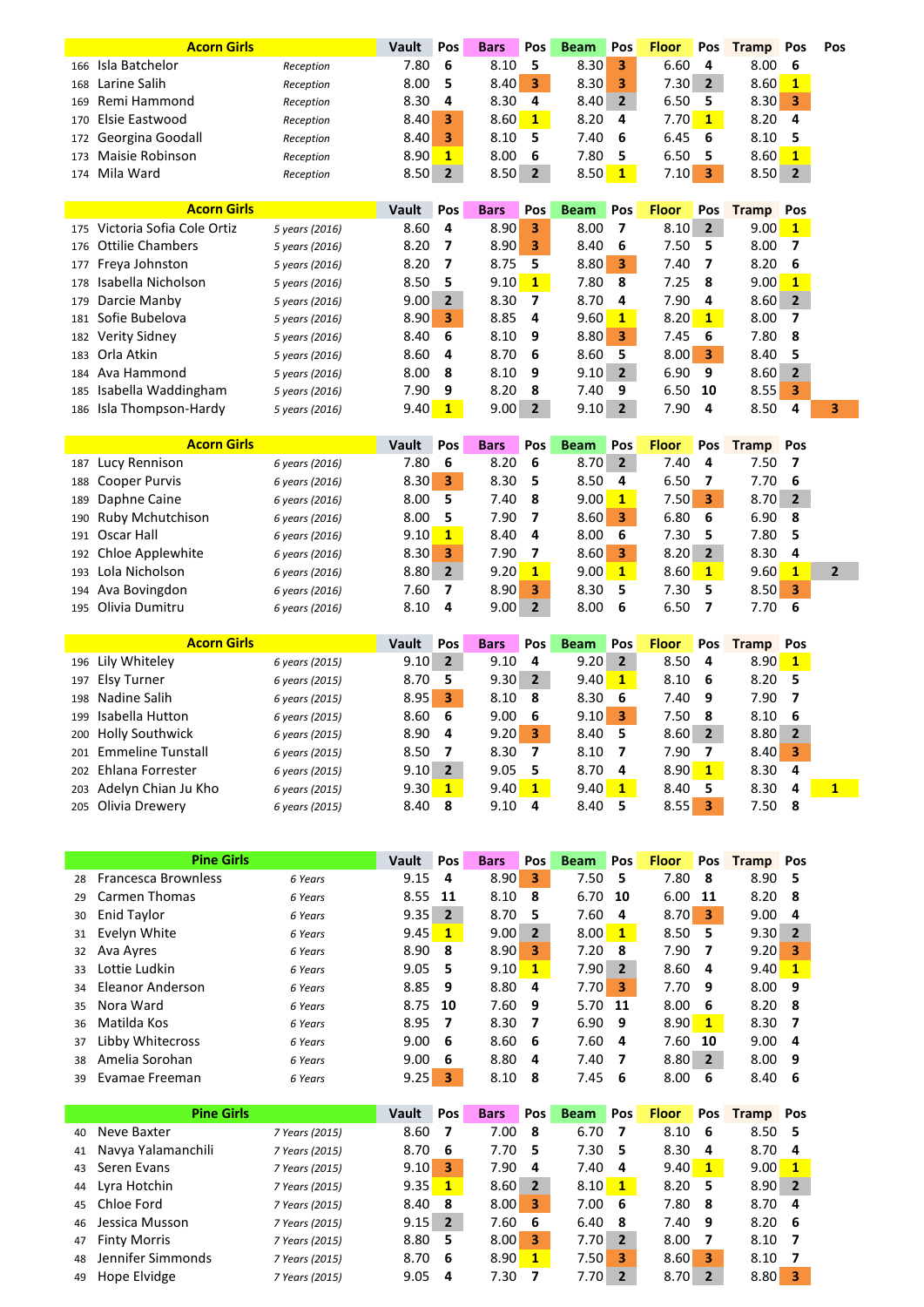|    | <b>Pine Girls</b>       |                    | Vault | Pos            | <b>Bars</b> | <b>Pos</b>     | <b>Beam</b> | Pos            | <b>Floor</b> | <b>Pos</b>     | <b>Tramp</b> Pos |                         |              |
|----|-------------------------|--------------------|-------|----------------|-------------|----------------|-------------|----------------|--------------|----------------|------------------|-------------------------|--------------|
| 50 | Eliza Darby             | 7 Years (Yr2 2014) | 9.00  | 6              | 9.20        | 4              | 7.70        | 8              | 8.20         | 7              | 8.40             | 11                      |              |
| 51 | Connie Darby            | 7 Years (Yr2 2014) | 8.90  | 7              | 9.10        | 6              | 7.90        | 5              | 7.70         | 10             | 7.70             | -13                     |              |
| 52 | Liliana Slimak          | 7 Years (Yr2 2014) | 9.20  | 4              | 8.40        | 10             | 7.70        | 8              | 8.50         | 5              | 9.30             | $\overline{\mathbf{3}}$ |              |
| 53 | Matilda Hart            | 7 Years (Yr2 2014) | 8.90  | - 7            | 7.80        | - 13           | 8.00        | 3              | 8.80         | 4              | 8.90             | -6                      |              |
| 54 | Aria Parker-Deen        | 7 Years (Yr2 2014) | 8.80  | 9              | 9.30        | 3              | 6.20        | 11             | 8.00         | 9              | 8.30 12          |                         |              |
| 55 | Polina Kovalcuka        | 7 Years (Yr2 2014) | 9.05  | 5              | 9.05        | 7              | 7.70        | -8             | 9.00         | 3              | 8.80             | -7                      |              |
| 56 | <b>Emily Dransfield</b> | 7 Years (Yr2 2014) | 9.50  | $\mathbf{1}$   | 9.70        | $\mathbf{1}$   | 7.80        | 7              | 9.20         | $\mathbf{1}$   | 9.40             | $\overline{2}$          | $\mathbf{1}$ |
| 57 | Isabella Stewart-Hoyes  | 7 Years (Yr2 2014) | 0.00  | 13             | 0.00        | 14             | 0.00        | 13             | 0.00         | 13             | 0.00             | 14                      |              |
| 58 | <b>Florence Adams</b>   | 7 Years (Yr2 2014) | 8.80  | 9              | 8.00 11     |                | 7.85        | 6              | 7.10         | - 11           | 8.70             | - 8                     |              |
| 59 | Alicia Pacey            | 7 Years (Yr2 2014) | 8.85  | -8             | 7.90        | 12             | 7.95        | 4              | 8.00         | 9              | 8.60             | -9                      |              |
| 60 | Olive Wilson            | 7 Years (Yr2 2014) | 8.70  | 10             | 9.20        | 4              | 7.90        | 5              | 8.10         | 8              | 8.50             | -10                     |              |
| 61 | Imogen Hughes           | 7 Years (Yr2 2014) | 9.50  | $\mathbf{1}$   | 8.80        | 9              | 6.80        | 10             | 8.40         | 6              | 9.40             | $\mathbf{1}$            |              |
| 62 | Isla Jones              | 7 Years (Yr2 2014) | 8.65  | 11             | 7.80        | - 13           | 7.00        | 9              | 6.50         | 12             | 8.95             | -5                      |              |
| 63 | Hannah Fehnert          | 7 Years (Yr2 2014) | 9.30  | $\overline{2}$ | 9.40        | $\overline{2}$ | 8.50        | $\mathbf{1}$   | 9.10         | $\overline{2}$ | 9.00             | 4                       |              |
| 64 | Isla Fitzpatrick        | 7 Years (Yr2 2014) | 9.25  | 3              | 8.90        | 8              | 8.10        | $\overline{2}$ | 9.20         | $\mathbf{1}$   | 9.40             | $\overline{2}$          | 3            |
| 65 | Elsie Hermitage         | 7 Years (Yr2 2014) | 8.50  | 12             | 9.15        | 5              | 6.00        | 12             | 7.70         | 10             | 8.70             | -8                      |              |

|    | <b>Pine Girls</b>   |                    | Vault          | Pos          | <b>Bars</b>       | Pos | <b>Beam</b> | Pos            | <b>Floor</b> | Pos            | <b>Tramp</b>   | Pos |
|----|---------------------|--------------------|----------------|--------------|-------------------|-----|-------------|----------------|--------------|----------------|----------------|-----|
|    | 66 Janvi Vaddaram   | 7 Years (Yr3 2014) | 8.95           | 3            | 7.70              |     | 7.50        | з              | 8.10         | $\overline{2}$ | $8.50 \quad 2$ |     |
|    | 67 Sophie Wilson    | 7 Years (Yr3 2014) | 8.60           | - 6          | 7.00              | 4   | 8.10        |                | 7.50         | - 4            | 8.20, 5        |     |
|    | 68 Scarlett Roberts | 7 Years (Yr3 2014) | $9.10 \quad 2$ |              | 7.20              | 13  | 8.00        | $\overline{2}$ | 8.30         | $\mathbf{1}$   | $8.70$ 1       |     |
|    | 69 Lucy Miller      | 7 Years (Yr3 2014) | 8.70 5         |              | 5.50              | -6  | 6.60        |                | 6.70         | -6             | $8.35$ 3       |     |
| 70 | Lottie McKinnon     | 7 Years (Yr3 2014) | 9.15           | $\mathbf{1}$ | 8.00 <sub>l</sub> |     | 7.00        | 4              | 7.80         | 3              | 8.30           | - 4 |
|    | 71 Emma Tierney     | 7 Years (Yr3 2014) | 8.90           | -4           | 6.90              |     | 7.00        | д              | 6.80         |                | $8.70$ 1       |     |

|    | <b>Pine Girls</b>     |                | <b>Vault</b> | <b>Pos</b>     | <b>Bars</b>    | <b>Pos</b>   | <b>Beam</b> | <b>Pos</b>     | <b>Floor</b> | <b>Pos</b>   | <b>Tramp</b> Pos |                |
|----|-----------------------|----------------|--------------|----------------|----------------|--------------|-------------|----------------|--------------|--------------|------------------|----------------|
| 72 | Destiny Dore          | 8 Years (2014) | 8.90         | -8             | 7.80           | 10           | 6.50        | 10             | 6.80         | -11          | 8.60             | -4             |
| 73 | Eva Stokes            | 8 Years (2014) | 9.05         | -6             | 9.40           | $\mathbf{1}$ | 7.80        | 4              | 8.40         | 4            | 8.10             | -9             |
| 74 | Samantha Montgomery   | 8 Years (2014) | 9.00         | - 7            | 8.30           | -6           | 8.00        | 1              | 9.00         | $\mathbf{1}$ | 9.00             | 3              |
| 75 | Esmai Lynn            | 8 Years (2014) | 9.15         | -4             | 8.80           | 4            | 7.75        | 5              | 7.50         | 9            | 8.45             | - 6            |
| 76 | Esme Applewhite       | 8 Years (2014) | 8.75         | -9             | 7.50           | -11          | 7.70        | 6              | 7.40         | 10           | 8.30             | - 8            |
| 77 | Eliza Chambers        | 8 Years (2014) | 9.20         | -3             | 8.00           | -8           | 7.95        | $\overline{2}$ | 8.40         | -4           | 9.00             | 3              |
| 78 | Renae Barnes          | 8 Years (2014) | 9.10         | - 5            | $9.20 \quad 2$ |              | 7.00        | 9              | $8.60$ 2     |              | 9.30             | $\overline{2}$ |
| 79 | Halla Alv             | 8 Years (2014) | 8.75         | - 9            | 8.40           | -5           | 7.30        | -8             | 8.20         | -6           | 8.40             |                |
| 80 | Emilia Garcea         | 8 Years (2014) | 8.55         | 10             | 8.10           | -7           | 7.60        | 7              | 8.30         | 5            | 8.50             | - 5            |
| 81 | Ivy Mulvihill         | 8 Years (2014) | 8.90         | -8             | 7.90           | 9            | 7.80        | 4              | 7.70         | 8            | 8.50, 5          |                |
|    | 82 Charlotte Hutton   | 8 Years (2014) | 9.60         | $\mathbf{1}$   | 7.30           | 12           | 7.60        | 7              | 7.80         | 7            | 8.60             | -4             |
|    | 83 Florence Hippisley | 8 Years (2014) | 9.30         | $\overline{2}$ | 8.90           | 3            | 7.90        | 3              | 8.50         | 3            | 9.40             | 1              |

|    | <b>Pine Girls</b> |                | <b>Vault</b> | <b>Pos</b>     | <b>Bars</b> | <b>Pos</b>              | <b>Beam</b>    | <b>Pos</b>     | <b>Floor</b>      | <b>Pos</b>     | <b>Tramp</b> Pos |                |
|----|-------------------|----------------|--------------|----------------|-------------|-------------------------|----------------|----------------|-------------------|----------------|------------------|----------------|
| 84 | Lilly Povey       | 8 Years (2013) | 9.15         | 6              | 6.70        | 9                       | 6.70           | 10             | 7.80              | 10             | 8.20             | 8              |
| 85 | Sofia Polakova    | 8 Years (2013) | 9.40         | $\overline{2}$ | 8.80        | $\overline{\mathbf{3}}$ | 7.70           | - 7            | 8.70              | -4             | 9.30             | $\overline{2}$ |
| 86 | Rosie Oldfield    | 8 Years (2013) | 9.20         | 5              | 7.30        | -8                      | $8.10 \quad 4$ |                | 8.00              | -8             | 8.20             | -8             |
| 87 | Amelia Waddingham | 8 Years (2013) | 8.95         | 8              | 8.20        | - 6                     | 7.80           | - 6            | 8.50              | 5              | 9.00             | 5              |
| 88 | Ava Morgan        | 8 Years (2013) | 9.35         | 3              | 8.60        | -4                      | 8.60           | $\overline{2}$ | 9.20              | $\mathbf{1}$   | 9.10             | 4              |
| 89 | Edith Maltby      | 8 Years (2013) | 9.10         | 7              | 8.20        | - 6                     | 8.10           | -4             | $7.90$ 9          |                | 9.30             | $\overline{2}$ |
| 90 | Harriet Blyth     | 8 Years (2013) | 9.30         | 4              | 8.30        | - 5                     | 7.60           | - 8            | 8.30 <sub>6</sub> |                | 8.60             |                |
|    | 91 Lily Brindle   | 8 Years (2013) | 9.65         | $\mathbf{1}$   | 7.50        |                         | 8.05           | 5              | 9.00              | $\overline{2}$ | 9.40             | 1              |
| 92 | Georgia Townsend  | 8 Years (2013) | 9.10         | 7              | 8.80        | 3                       | 8.20           | 3              | 8.90              | 3              | 8.70             | -6             |
| 93 | Selena Stoica     | 8 Years (2013) | 9.35         | 3              | 9.00        | $\overline{2}$          | 7.40           | -9             | 8.10              | 7              | 8.70             | -6             |
|    | 94 Isla Gow       | 8 Years (2013) | 0.00         | 9              | 0.00        | 10                      | 0.00           | -11            | 0.00              | -11            | 0.00             | 9              |
|    | 95 Hannah Crellin | 8 Years (2013) | 9.40         | $\overline{2}$ | 9.10        | $\mathbf{1}$            | 8.70           | $\mathbf{1}$   | 8.30              | -6             | 9.20             | 3              |

| <b>Conker</b>         |                 | Vault    | Pos            | <b>Bars</b>       | <b>Pos</b>     | <b>Beam</b> | <b>Pos</b>              | <b>Floor</b> | <b>Pos</b>     | <b>Tramp</b> Pos |              |
|-----------------------|-----------------|----------|----------------|-------------------|----------------|-------------|-------------------------|--------------|----------------|------------------|--------------|
|                       |                 |          |                |                   |                |             |                         |              |                |                  |              |
| 219 Keira Wood        | July - Set 2013 | 7.90     |                | 7.00              |                | 6.80        | з                       | 5.60         | 6              | 6.80             | 7            |
| 220 Amalie Hutchinson | July - Set 2013 | 9.00     | $\mathbf{1}$   | 6.90              | - 8            | 7.50        | $\overline{2}$          | 6.70         | 4              | $7.20$ 5         |              |
| 222 Jenna Chadwick    | July - Set 2013 | 8.40 5   |                | $7.20$ 5          |                | 6.00        | - 8                     | 5.60         | - 6            | $6.30 \quad 8$   |              |
| 223 Eleanor Ray       | July - Set 2013 | $7.50$ 8 |                | $7.10 \quad 6$    |                | 5.90        | - 9                     | 5.00         | -9             | $6.10$ 10        |              |
| 224 Jessica Ray       | July - Set 2013 | 8.10     | - 6            | 6.90 <sub>8</sub> |                | 6.00        | - 8                     | 5.50         | -8             | $7.10 \quad 6$   |              |
| 225 Elsie Reddish     | July - Set 2013 | 7.90     | - 7            | 7.30              | -4             | 6.70        | -4                      | 7.10         | $\overline{2}$ | $6.20$ 9         |              |
| 226 Lydia Evans       | July - Set 2013 | 8.60     | $\overline{2}$ | 6.60              | - 9            | 6.65        | - 5                     | 5.55         | 7              | 7.60             | $\mathbf{1}$ |
| 227 Elena Cargill     | July - Set 2013 | 8.55     | 3              | 7.70 <sub>1</sub> | $\overline{2}$ | 7.90        | $\mathbf{1}$            | 7.60         | 1              | 7.30             | - 4          |
| 228 Eliza Nolan       | July - Set 2013 | 8.50     | 4              | 7.90              | 1              | 6.55        | $\overline{\mathbf{z}}$ | 6.90         | 3              | 7.50             | $\mathbf{2}$ |
| 229 Annabelle Banning | July - Set 2013 | 8.60     | $\overline{2}$ | 7.50              | 3              | 6.60        | -6                      | 6.65         | 5              | 7.40             | 3            |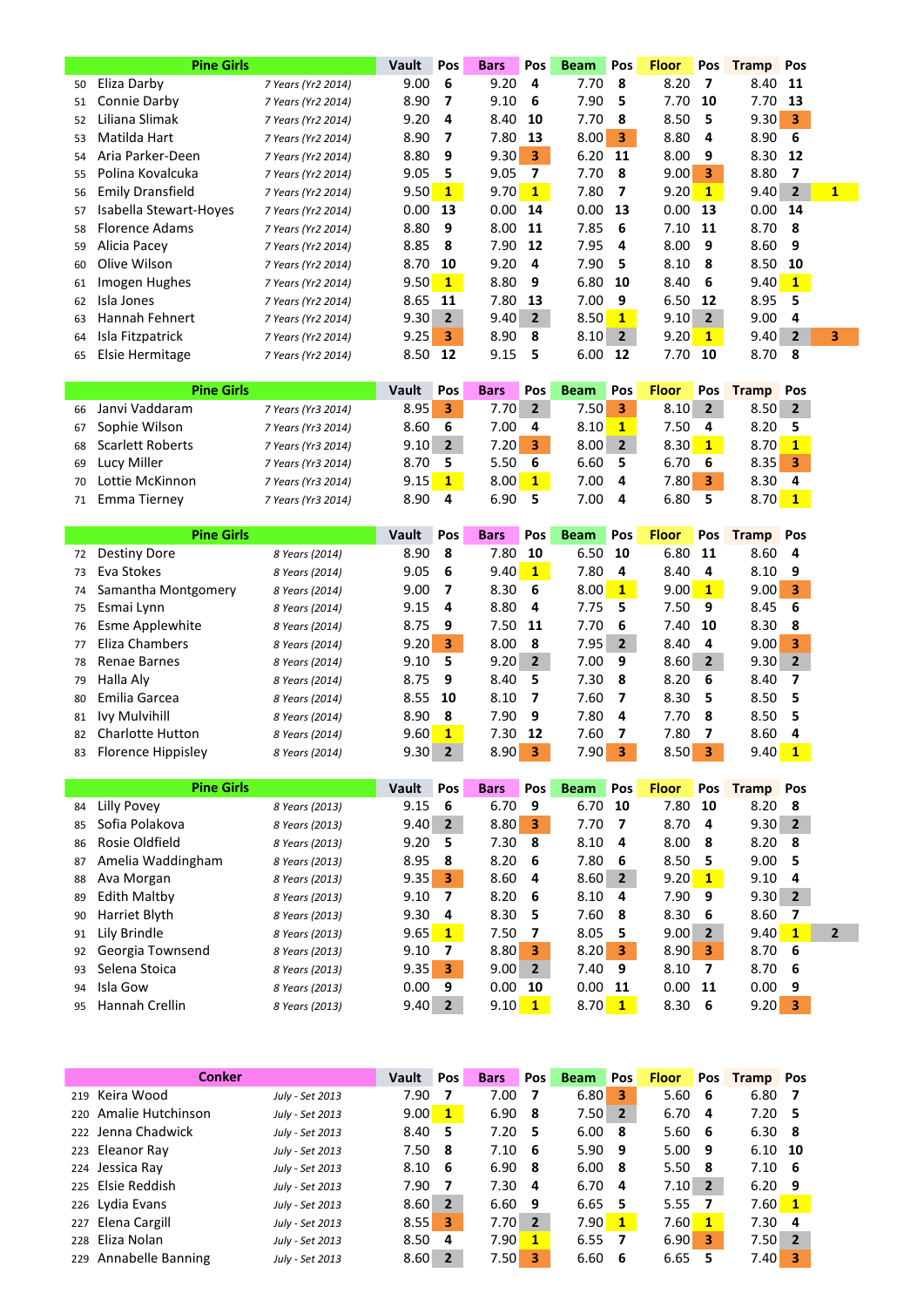|     | <b>Conker</b>                    |                 | Vault        | Pos            | <b>Bars</b> | Pos            | <b>Beam</b> | Pos            | <b>Floor</b> | Pos                     | <b>Tramp</b> | Pos            |                         |
|-----|----------------------------------|-----------------|--------------|----------------|-------------|----------------|-------------|----------------|--------------|-------------------------|--------------|----------------|-------------------------|
| 230 | Matilda Fisher                   | Jan - June 2013 | 8.30         | 8              | 7.60        | 7              | 7.20        | 7              | 6.50         | 7                       | 7.10         | 3              |                         |
|     | 231 Eliza Cheetham               | Jan - June 2013 | 8.20         | 9              | 8.10        | 4              | 8.30        | 3              | 7.40         | 3                       | 6.70         | 7              |                         |
| 232 | Emily Cemena                     | Jan - June 2013 | 7.50         | 10             | 7.10        | 10             | 8.00        | 4              | 5.80         | 9                       | 6.90         | 5              |                         |
| 233 | Amelie Shaw                      | Jan - June 2013 | 8.50         | 6              | 7.50        | 8              | 6.40        | 10             | 6.55         | 6                       | 6.50         | 8              |                         |
| 234 | Paige Jasi                       | Jan - June 2013 | 8.30         | 8              | 7.60        | 7              | 6.50        | 9              | 5.70         | 10                      | 6.75         | 6              |                         |
| 235 | Vanessa Artamonova               | Jan - June 2013 | 9.20         | $\overline{2}$ | 7.40        | 9              | 7.20        | 7              | 7.90         | $\overline{2}$          | 7.20         | $\overline{2}$ |                         |
| 237 | <b>Connie Grocock</b>            |                 | 8.40         | 7              | 8.20        | 3              | 8.40        | 2 <sup>1</sup> | 6.60         | 5                       | 8.50         | $\mathbf{1}$   |                         |
|     | Erin Compton                     | Jan - June 2013 | 9.30         | $\mathbf{1}$   | 8.80        | $\mathbf{1}$   | 7.40        | 5              | 6.30         | 8                       | 6.50         | 8              |                         |
| 238 |                                  | Jan - June 2013 |              | 3              | 8.30        | $\overline{2}$ |             | $\mathbf{1}$   | 8.40         | $\mathbf{1}$            | 8.50         | $\mathbf{1}$   |                         |
| 239 | <b>Claudia Meddings</b>          | Jan - June 2013 | 9.00         | 4              |             |                | 8.70        |                |              |                         |              |                |                         |
| 240 | Martyna Migacz                   | Jan - June 2013 | 8.90         |                | 8.00        | 5              | 7.30        | 6              | 8.40         | $\mathbf{1}$            | 7.05         | 4              |                         |
|     | 241 Eva Creasey                  | Jan - June 2013 | 8.70         | 5              | 7.80        | 6              | 6.90        | 8              | 6.70         | 4                       | 7.10         | 3              |                         |
|     |                                  |                 |              |                |             |                |             |                |              |                         |              |                |                         |
|     | <b>Conker</b>                    |                 | Vault        | Pos            | <b>Bars</b> | Pos            | <b>Beam</b> | Pos            | <b>Floor</b> | Pos                     | <b>Tramp</b> | Pos            |                         |
| 242 | Kylah Warrior                    | 9 yrs 2012      | 7.70         | 9              | 6.80        | 10             | 6.70        | 8              | 5.00         | 9                       | 7.10         | 6              |                         |
| 243 | Amelia McGagh                    | 9 yrs 2012      | 8.00         | 6              | 6.80        | 10             | 6.00        | 10             | 6.90         | 6                       | 6.60         | 9              |                         |
| 244 | <b>Grace Hall</b>                | 9 yrs 2012      | 9.30         | $\overline{2}$ | 7.30        | 9              | 6.60        | 9              | 7.10         | 5                       | 7.30         | 4              |                         |
| 245 | Ilona Hotson                     | 9 yrs 2012      | 8.50         | 5              | 8.30        | 4              | 5.90        | 11             | 7.40         | 4                       | 7.10         | 6              |                         |
| 246 | Matilda Wilkinson                | 9 yrs 2012      | 7.80         | 8              | 7.60        | 8              | 7.40        | 6              | 6.80         | 7                       | 6.70         | 8              |                         |
| 247 | Effemie Benham                   | 9 yrs 2012      | 8.60         | 4              | 7.70        | 7              | 7.70        | 3              | 6.80         | 7                       | 7.20         | 5              |                         |
| 249 | Rosie Wray                       | 9 yrs 2012      | 9.30         | $\overline{2}$ | 8.90        | $\mathbf{1}$   | 7.50        | 5              | 7.60         | 3                       | 7.90         | 2              |                         |
| 250 | Arabella Rose Dawson             | 9 yrs 2012      | 9.90         | $\mathbf{1}$   | 8.60        | 3              | 7.90        | $\overline{2}$ | 8.30         | $\mathbf{1}$            | 8.30         | $\mathbf{1}$   |                         |
| 251 | Milla Watson                     | 9 yrs 2012      | 7.90         | 7              | 8.10        | 6              | 8.10        | $\mathbf{1}$   | 6.10         | 8                       | 7.00         | 7              |                         |
| 252 | Ivy Parker-Dunn                  | 9 yrs 2012      | 7.40         | 10             | 8.20        | 5              | 7.00        | 7              | 5.00         | 9                       | 6.50         | 10             |                         |
| 253 | <b>Ruby Hammond</b>              | 9 yrs 2012      | 8.70         | 3              | 8.80        | 2              | 7.60        | 4              | 7.70         | $\overline{2}$          | 7.70         | 3              |                         |
|     |                                  |                 |              |                |             |                |             |                |              |                         |              |                |                         |
|     | Conker                           |                 | Vault        | Pos            | <b>Bars</b> | Pos            | <b>Beam</b> | Pos            | <b>Floor</b> | Pos                     | <b>Tramp</b> | Pos            |                         |
| 275 | Rima Abdelaziz                   | 9 yrs (Yr 5)    | 8.90         | 6              | 8.10        | 4              | 8.10        | $\overline{2}$ | 7.50         | 3                       | 7.00         | 5              |                         |
| 276 | <b>Amber Matthews</b>            | 9 yrs (Yr 5)    | 9.20         | $\overline{2}$ | 8.50        | 3              | 6.60        | 5              | 7.80         | $\overline{2}$          | 8.80         | $\mathbf{1}$   |                         |
| 277 | Imogen Mulvihill                 | 9 yrs (Yr 5)    | 9.20         | $\overline{2}$ | 7.30        | 5              | 7.60        | 4              | 7.00         | 5                       | 8.10         | 3              |                         |
| 278 | Angelyn Chian Lin Kho            | 9 yrs (Yr 5)    | 10.00        | $\mathbf{1}$   | 8.80        | $\overline{2}$ | 8.20        | $\mathbf{1}$   | 8.80         | $\mathbf{1}$            | 7.70         | 4              |                         |
| 279 | Sophie Lyons                     | 9 yrs (Yr 5)    | 9.15         | 3              | 6.70        | 6              | 6.00        | 7              | 5.10         | 7                       | 6.20         | 6              |                         |
| 280 | Ella Vickers                     | 9 yrs (Yr 5)    | 9.00         | 5              | 8.50        | 3              | 6.10        | 6              | 6.70         | 6                       | 7.70         | 4              |                         |
| 281 | Leila Slimak                     | 9 yrs (Yr 5)    | 9.10         | 4              | 9.10        | $\mathbf{1}$   | 7.70        | 3              | 7.40         | 4                       | 8.30         | $\mathbf{2}$   |                         |
|     |                                  |                 |              |                |             |                |             |                |              |                         |              |                |                         |
|     |                                  |                 |              |                |             |                |             |                |              |                         |              |                |                         |
|     | Conker                           |                 | <b>Vault</b> | Pos            | <b>Bars</b> | Pos            | <b>Beam</b> | Pos            | <b>Floor</b> | Pos                     | <b>Tramp</b> | Pos            |                         |
|     | 282 Izzy Cook                    | 10 yrs (Yr 5)   | 8.90         | 6              | 7.10        | 8              | 6.10        | 11             | 5.80         | 10                      | 6.40         | 9              |                         |
|     | 283 Sophie Hay                   | 10 yrs (Yr 5)   | 10.10        | $\mathbf{1}$   | 9.10        | 2              | 9.20        | $\mathbf{2}$   | 7.90         | 3                       | 8.60         | $\mathbf{1}$   |                         |
| 285 | Alaina Atkin                     | 10 yrs (Yr 5)   | 10.00        | 2              | 9.30        | <b>1</b>       | 7.10        | 8              | 7.80         | 4                       | 8.35         | З              | 1                       |
| 286 | <b>Evie Prior</b>                | 10 yrs (Yr 5)   | 8.60         | 9              | 8.20        | 6              | 6.20        | 10             | 6.30         | 8                       | 7.60         | 8              |                         |
| 287 |                                  | 10 yrs (Yr 5)   |              | 7              | 8.40        | 5              | 8.20        | 4              | 7.00         | 5                       | 7.90         | 5              |                         |
| 288 | Molly Wilkinson                  | 10 yrs (Yr 5)   | 8.80         | 4              | 8.40        | 5              |             | 6              |              | 6                       |              | $\overline{2}$ |                         |
|     | Faye Goulsbra<br>Antonia Rinaldi |                 | 9.50         | 3              |             | 4              | 7.80        | $\mathbf{1}$   | 6.80         | $\overline{2}$          | 8.40         | 4              |                         |
| 289 |                                  | 10 yrs (Yr 5)   | 9.90         |                | 8.30        | 7              | 9.40        |                | 8.10         | 7                       | 8.20         |                |                         |
| 290 | Kassandra Williams               | 10 yrs (Yr 5)   | 8.70         | 8              | 8.10        |                | 8.70        | 3              | 6.70         |                         | 7.60         | 8              |                         |
|     | 291 Louisa Wildman               | 10 yrs (Yr 5)   | 8.40         | 10             | 6.30        | 9              | 6.30        | 9              | 6.10         | 9                       | 7.80         | 6              |                         |
| 292 | Nicole Jasinska                  | 10 yrs (Yr 5)   | 9.30         | 5              | 8.50        | 4              | 8.00        | 5              | 7.00         | 5                       | 7.70         | 7              |                         |
| 293 | <b>Harriot Woolsey</b>           | 10 yrs (Yr 5)   | 10.00        | $\overline{2}$ | 8.80        | 3              | 7.70        | 7              | 8.20         | $\mathbf{1}$            | 7.70         | 7              |                         |
|     | <b>Conker</b>                    |                 | Vault        | Pos            |             | Pos            |             | Pos            | <b>Floor</b> |                         |              | Pos            |                         |
|     |                                  |                 |              |                | <b>Bars</b> |                | <b>Beam</b> |                |              | Pos                     | <b>Tramp</b> |                |                         |
| 294 | <b>Brooke Passmore</b>           | 10 yrs (Yr 6)   | 9.30         | $\mathbf{1}$   | 8.40        | 4              | 7.40        | 6              | 6.20         | $\overline{\mathbf{z}}$ | 7.20         | 5              |                         |
| 295 | Niamh Fields                     | 10 yrs (Yr 6)   | 8.60         | 5              | 7.70        | 5              | 7.70        | 4              | 7.30         | 4                       | 8.30         | $\mathbf{1}$   |                         |
| 296 | Daisy Fisher                     | 10 yrs (Yr 6)   | 8.50         | 6              | 6.50        | 7              | 7.80        | 3.             | 7.40         | 3                       | 7.20         | 5              |                         |
| 298 | Amelia Edwards                   | 10 yrs (Yr 6)   | 9.00         | 4              | 7.60        | 6              | 6.80        | 7              | 7.00         | 5                       | 8.00         | 3              |                         |
| 299 | Caitlin Kent                     | 10 yrs (Yr 6)   | 9.30         | $\mathbf{1}$   | 9.00        | $\mathbf{1}$   | 9.20        | $\mathbf{1}$   | 7.70         | $\overline{2}$          | 8.00         | 3              |                         |
| 300 | Maisie Darby                     | 10 yrs (Yr 6)   | 9.20         | $\overline{2}$ | 8.70        | 2              | 7.90        | $\overline{2}$ | 8.10         | $\mathbf{1}$            | 7.30         | 4              |                         |
|     | 301 Evelyn Sidney                | 10 yrs (Yr 6)   | 9.10         | 3              | 8.60        | 3              | 7.50        | 5              | 6.60         | 6                       | 8.10         | $\mathbf{2}$   |                         |
|     | <b>Conker</b>                    |                 | Vault        | Pos            | <b>Bars</b> | Pos            | <b>Beam</b> | Pos            | <b>Floor</b> | Pos                     | <b>Tramp</b> | Pos            |                         |
|     | 302 Jessica Roberts              | 11 Yrs (Yr 6)   | 8.60         | 6              | 6.70        | 9              | 7.30        | 7              | 6.90         | 8                       | 7.40         | 8              |                         |
| 303 | Shannon Winn                     | 11 Yrs (Yr 6)   | 8.00         | 9              | 6.70        | 9              | 7.40        | 6              | 6.40         | 9                       | 6.90         | 9              |                         |
| 304 | Ava Wells                        | 11 Yrs (Yr 6)   | 9.10         | 3              | 8.30        | 3              | 9.00        | $\overline{2}$ | 8.40         | 1                       | 7.90         | 4              |                         |
| 305 | Evie McGann                      | 11 Yrs (Yr 6)   | 9.90         | $\overline{2}$ | 8.50        | $\mathbf{2}$   | 8.40        | 4              | 7.55         | 6                       | 8.00         | 3              |                         |
| 306 | Imogen Read                      | 11 Yrs (Yr 6)   | 8.80         | 5              | 8.20        | 4              | 9.00        | $\overline{2}$ | 8.10         | 3                       | 8.30         | 2              |                         |
| 307 | Iris Brown                       | 11 Yrs (Yr 6)   | 10.20        | $\mathbf{1}$   | 9.00        | $\mathbf{1}$   | 9.10        | $\mathbf{1}$   | 8.20         | $\mathbf{2}$            | 8.60         | $\mathbf{1}$   |                         |
| 308 | Isabella Fisher                  | 11 Yrs (Yr 6)   | 8.40         | 7              | 7.30        | 7              | 8.90        | 3              | 7.60         | 5                       | 7.50         | 7              |                         |
| 309 | Lexi Waghorn                     | 11 Yrs (Yr 6)   | 8.10         | 8              | 6.80        | 8              | 7.40        | 6              | 7.10         | 7                       | 7.70         | 5              |                         |
| 310 | Iris French                      | 11 Yrs (Yr 6)   | 9.00         | 4              | 8.10        | 5              | 8.20        | 5              | 7.90         | 4                       | 7.65         | 6              | $\overline{\mathbf{c}}$ |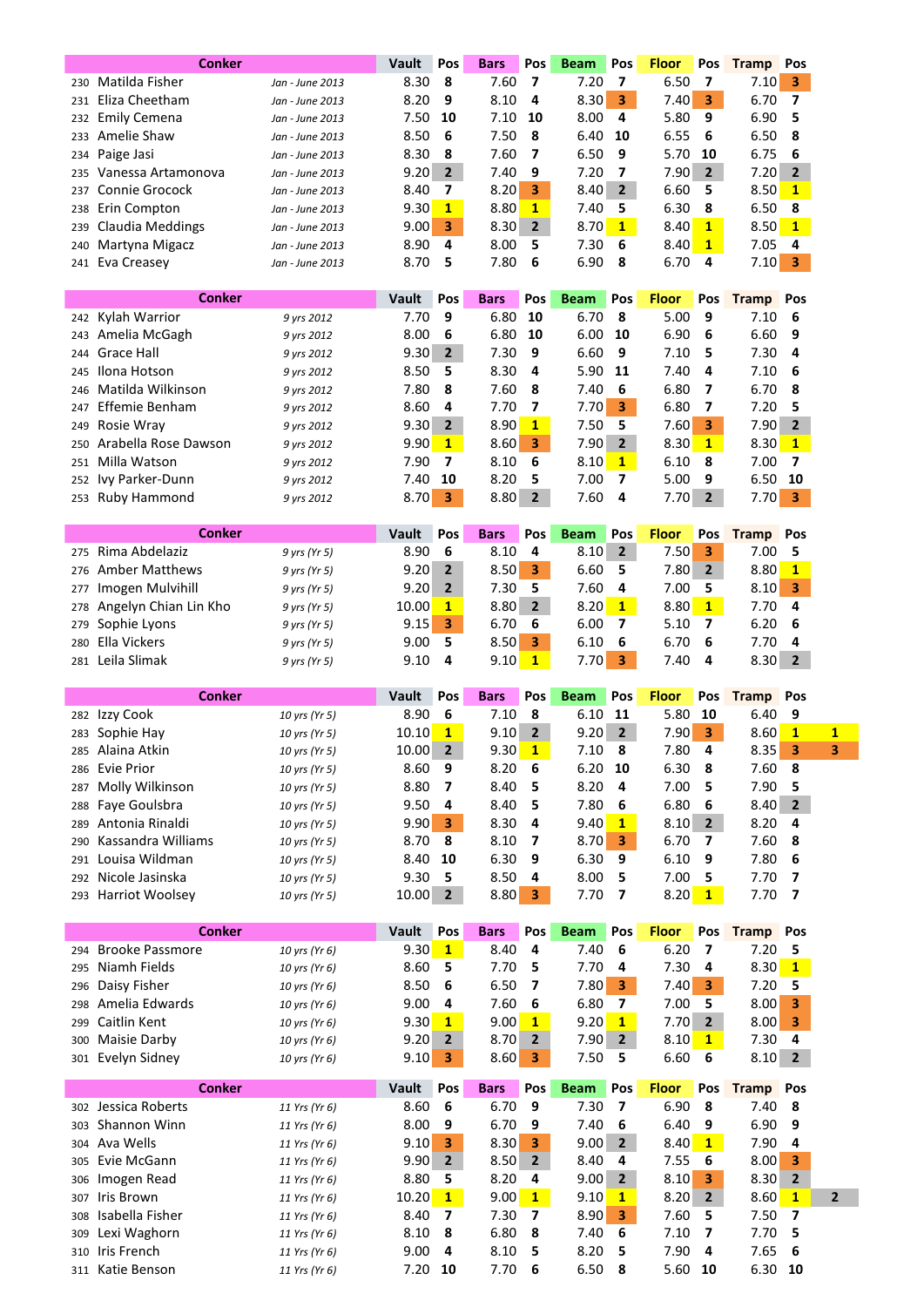|     | <b>Willow</b>           |             | Vault        | Pos            | Bars        | Pos                     | <b>Beam</b>  | Pos                     | <b>Floor</b> | Pos                     | <b>Tramp</b> | Pos                     |                |
|-----|-------------------------|-------------|--------------|----------------|-------------|-------------------------|--------------|-------------------------|--------------|-------------------------|--------------|-------------------------|----------------|
| 141 | <b>Willow Malpass</b>   | $7 - 9$ Yrs | 9.15         | 3              | 8.00        | 4                       | 5.50         | 4                       | 6.20         | 4                       | 8.00         | 3                       |                |
| 142 | Callie Ward             | $7 - 9$ Yrs | 10.20        | $\mathbf{2}$   | 8.80        | $\overline{2}$          | 7.40         | $\mathbf{1}$            | 8.40         | $\mathbf{1}$            | 7.90         | 4                       |                |
| 143 | <b>Millie Muir</b>      | $7 - 9$ Yrs | 10.25        | $\mathbf{1}$   | 9.60        | $\mathbf{1}$            | 6.80         | 3                       | 8.00         | $\overline{2}$          | 8.20         | $\overline{2}$          |                |
| 144 | <b>Ellie Browne</b>     | 7 - 9 Yrs   | 10.20        | $\overline{2}$ | 8.70        | 3                       | 7.20         | $\mathbf{2}$            | 7.40         | 3                       | 8.50         | $\mathbf{1}$            |                |
|     |                         |             |              |                |             |                         |              |                         |              |                         |              |                         |                |
|     | <b>Willow</b>           |             | Vault        | Pos            | <b>Bars</b> | Pos                     | <b>Beam</b>  | Pos                     | <b>Floor</b> | Pos                     | <b>Tramp</b> | Pos                     |                |
| 147 | Corah Pearce-Le-Roy     | 2010        | 9.70         | 5              | 6.10        | 9                       | 6.45         | 7                       | 6.90         | 9                       | 7.60         | 8                       |                |
| 148 | Monica Kulik            | 2010        | 9.60         | 7              | 8.20        | 5                       | 6.90         | 4                       | 7.60         | 3                       | 8.80         | 5                       |                |
| 149 | <b>Sukey Marks</b>      | 2010        | 10.10        | 3              | 8.60        | $\mathbf{1}$            | 7.20         | 3                       | 7.90         | $\mathbf{1}$            | 9.10         | $\overline{\mathbf{3}}$ |                |
| 150 | Hannah Hutton           | 2010        | 9.65         | 6              | 6.90        | 7                       | 7.30         | $\overline{2}$          | 7.45         | 5                       | 7.70         | 7                       |                |
| 151 | Olivia Walker           | 2010        | 9.75         | 4              | 8.50        | $\overline{2}$          | 6.40         | 8                       | 7.30         | 6                       | 7.70         | $\overline{\mathbf{z}}$ |                |
| 152 | Amelia Chester          | 2010        | 10.40        | $\mathbf{1}$   | 7.20        | 6                       | 6.10         | 9                       | 7.20         | $\overline{\mathbf{z}}$ | 8.10         | 6                       |                |
| 153 | Sara Lulaj              | 2010        | 10.25        | $\overline{2}$ | 8.40        | 3                       | 7.40         | $\mathbf{1}$            | 7.70         | $\overline{2}$          | 8.90         | 4                       |                |
|     |                         |             |              |                |             | 4                       |              |                         |              |                         |              |                         |                |
| 154 | <b>Ellie Scott</b>      | 2010        | 9.15         | 9              | 8.30        |                         | 6.50         | 6                       | 7.00         | 8                       | 9.40         | $\mathbf{1}$            |                |
| 155 | <b>Esme Clayton</b>     | 2010        | 9.35         | 8              | 6.50        | 8                       | 6.80         | 5                       | 7.50         | 4                       | 9.30         | $\overline{2}$          |                |
|     | Willow                  |             | Vault        | Pos            | Bars        | Pos                     | <b>Bench</b> | Pos                     | <b>Floor</b> | Pos                     | <b>Tramp</b> | Pos                     |                |
| 156 | Isabelle Conlon         | $2009 +$    | 10.20        | $\overline{2}$ | 8.60        | $\overline{2}$          | 7.80         | 3                       | 8.90         | $\overline{2}$          | 8.60         | 4                       | 3              |
|     |                         |             |              |                |             |                         |              |                         |              |                         |              |                         |                |
| 158 | Jessica Smith           | $2009 +$    | 9.80         | 7              | 8.10        | 4                       | 7.30         | 7                       | 8.20         | 6                       | 9.00         | $\overline{2}$          |                |
| 159 | Inez Franczak           | $2009 +$    | 10.15        | 3              | 9.00        | $\mathbf{1}$            | 8.40         | $\mathbf{1}$            | 9.40         | 1                       | 8.40         | 7                       | $\mathbf{1}$   |
| 160 | Eleanor Kenyon          | $2009 +$    | 10.05        | 5              | 8.50        | 3                       | 7.20         | 8                       | 7.50         | 8                       | 7.60         | 8                       |                |
| 161 | <b>Bella Holt</b>       | $2009 +$    | 9.30         | 9              | 8.00        | 5                       | 6.50         | 9                       | 7.10         | 9                       | 8.70         | $\overline{\mathbf{3}}$ |                |
| 162 | Amelia Martin-Whitehead | $2009 +$    | 9.75         | 8              | 7.40        | 7                       | 7.50         | 4                       | 8.10         | 7                       | 8.60         | 4                       |                |
| 163 | Honey Bell              | $2009 +$    | 10.55        | $\mathbf{1}$   | 7.80        | 6                       | 8.20         | $\mathbf{2}$            | 8.50         | 4                       | 8.45         | 6                       |                |
| 164 | <b>Erin Daniels</b>     | $2009 +$    | 10.10        | 4              | 7.30        | 8                       | 7.35         | 6                       | 8.40         | 5                       | 8.50         | 5                       |                |
| 165 | Yasmin Barsby           | $2009 +$    | 9.85         | 6              | 8.50        | 3                       | 7.40         | 5                       | 8.70         | 3                       | 9.60         | $\mathbf{1}$            | $\mathbf{2}$   |
|     |                         |             |              |                |             |                         |              |                         |              |                         |              |                         |                |
|     | <b>Sycamore</b>         |             | Vault        | Pos            | <b>Bars</b> | Pos                     | <b>Beam</b>  | Pos                     | <b>Floor</b> | Pos                     | <b>Tramp</b> | Pos                     |                |
| 254 | Lacie Skelton           | Primary 2   | 8.60         | 8              | 8.70        | 3                       | 8.00         | 9                       | 8.30         | 5                       | 6.00         | 9                       |                |
| 255 | Matilda Firth-Shaw      | Primary 2   | 9.30         | 3              | 7.20        | 9                       | 6.90         | 10                      | 6.80         | 8                       | 5.50         | 10                      |                |
| 256 | <b>Margot Marks</b>     | Primary 2   | 9.00         | 6              | 8.80        | $\overline{2}$          | 9.20         | 5                       | 8.70         | 4                       | 7.80         | $\overline{2}$          |                |
| 257 | Olivia Gladding         | Primary 2   | 8.90         | 7              | 8.20        | 6                       | 8.80         | $\overline{\mathbf{z}}$ | 9.10         | 3                       | 6.10         | 8                       |                |
| 258 | Giulietta Viscomi-Cook  | Primary 2   | 9.30         | 3              | 7.60        | 8                       | 8.20         | 8                       | 8.00         | 6                       | 7.40         | 6                       |                |
| 259 | Megan Tallentire        | Primary 2   | 9.20         | 4              | 8.90        | $\mathbf{1}$            | 10.10        | $\mathbf{1}$            | 9.80         | $\mathbf{1}$            | 8.50         | $\mathbf{1}$            | 3              |
| 260 | Olivia Leverton         |             | 9.10         | 5              | 8.10        | 7                       | 9.50         | 4                       | 9.30         | $\mathbf{2}$            | 7.70         | 3                       |                |
|     |                         | Primary 2   |              |                |             |                         |              |                         |              |                         |              |                         |                |
| 261 | Isla Crabb              | Primary 2   | 9.50         | $\overline{2}$ | 8.50        | 5                       | 10.00        | $\overline{2}$          | 7.80         | 7                       | 7.50         | 5                       |                |
| 262 | Lilly Schofield         | Primary 2   | 9.50         | $\overline{2}$ | 8.60        | 4                       | 8.90         | 6                       | 9.30         | $\overline{2}$          | 7.00         | 7                       |                |
| 263 | Isabelle Mann           | Primary 2   | 9.60         | $\mathbf{1}$   | 8.90        | $\mathbf{1}$            | 9.70         | 3                       | 8.70         | 4                       | 7.60         | 4                       |                |
|     |                         |             |              |                |             |                         |              |                         |              |                         |              |                         |                |
|     | <b>Sycamore</b>         |             |              |                | <b>Bars</b> |                         |              | Pos                     | <b>Floor</b> |                         |              | Pos                     |                |
|     |                         |             | Vault        | Pos            |             | Pos                     | <b>Beam</b>  |                         |              | Pos                     | <b>Tramp</b> |                         |                |
| 264 | <b>Felicity Eley</b>    | Primary 1   | 8.10         | 6              | 6.60        | 6                       | 6.90         | 7                       | 7.50         | 7                       | 9.90         | 4                       |                |
| 265 | Eva Goulsbra            | Primary 1   | 9.20         | 4              | 8.50        | $\mathbf{1}$            | 9.20         | $\overline{2}$          | 9.70         | $\mathbf{1}$            | 10.70        | $\mathbf{1}$            | $\overline{2}$ |
| 266 | <b>Emily Fitzgerald</b> | Primary 1   | 9.10         | 5              | 7.40        | $\overline{2}$          | 8.50         | 4                       | 9.25         | 3                       | 9.10         | 6                       |                |
| 267 | Erin Moulds             | Primary 1   | 9.50         | $\mathbf{1}$   | 7.00        | 4                       | 8.40         | 5                       | 8.80         | 5                       | 10.00        | 3                       |                |
| 268 | Natalie Bubelova        | Primary 1   | 9.30         | 3              | 6.90        | 5                       | 8.90         | 3                       | 9.20         | 4                       | 9.60         | 5                       |                |
| 269 | Karaletia Clarke        | Primary 1   | 8.00         | 7              | 7.20        | 3                       | 7.40         | 6                       | 7.90         | 6                       | 7.90         | 7                       |                |
| 270 | Poppy Jenkins           | Primary 1   | 9.40         | $\overline{2}$ | 7.40        | $\overline{2}$          | 9.80         | $\mathbf{1}$            | 9.30         | $\overline{2}$          | 10.60        | $\overline{2}$          | $\mathbf{1}$   |
|     |                         |             | Vault        |                |             |                         |              |                         |              |                         |              |                         |                |
|     | <b>Sycamore</b>         |             |              | Pos            | <b>Bars</b> | Pos                     | <b>Beam</b>  | Pos                     | <b>Floor</b> | Pos                     | <b>Tramp</b> | Pos                     |                |
|     | 271 Myla Dixon          | Advanced    | 9.20         | $\overline{2}$ | 6.90        | 3                       | 7.30         | 4                       | 7.00         | 4                       | 10.30        | $\mathbf{2}$            |                |
| 272 | Jessica Stoppard        | Advanced    | 8.90         | 4              | 8.60        | $\mathbf{2}$            | 7.40         | 3                       | 7.30         | 3                       | 9.90         | 4                       |                |
| 273 | Zoe Soulman             | Advanced    | 9.30         | $\mathbf{1}$   | 5.50        | 4                       | 7.50         | $\mathbf{2}$            | 9.30         | $\mathbf{1}$            | 10.00        | 3                       |                |
| 274 | Ruby Church             | Advanced    | 9.10         | 3              | 8.70        | $\mathbf{1}$            | 8.50         | $\mathbf{1}$            | 8.50         | $\overline{2}$          | 11.00        | $\mathbf{1}$            |                |
|     |                         |             |              |                |             |                         |              |                         |              |                         |              |                         |                |
|     | <b>Holly</b>            |             | <b>Vault</b> | Pos            | <b>Bars</b> | Pos                     | <b>Beam</b>  | Pos                     | <b>Floor</b> | Pos                     | <b>Tramp</b> | Pos                     |                |
| 96  | Ella Willett            | 2016        | 9.60         | 5              | 9.50        | 5                       | 8.60         | 4                       | 8.20         | 6                       | 7.50         | 3                       |                |
| 97  | Thea Balaam             | 2016        | 10.60        | 3              | 9.90        | 4                       | 8.10         | 5                       | 9.20         | 3                       | 7.10         | 4                       |                |
| 98  | Hattie Firth-Shaw       | 2016        | 10.70        | $\mathbf{2}$   | 10.00       | 3                       | 6.20         | 6                       | 8.30         | 5                       | 8.10         | $\mathbf{1}$            |                |
| 99  | Darci Stenner           | 2016        | 10.55        | 4              | 9.40        | 6                       | 9.40         | 3                       | 9.30         | $\overline{2}$          | 7.60         | $\overline{2}$          |                |
| 100 | <b>Elyssa Saunders</b>  | 2016        | 10.70        | $\overline{2}$ | 10.60       | $\mathbf{1}$            | 9.70         | $\mathbf{2}$            | 9.80         | $\mathbf{1}$            | 7.60         | $\mathbf{2}$            |                |
| 101 | <b>Ruby Talkes</b>      | 2016        | 10.80        | $\mathbf{1}$   | 10.40       | $\overline{2}$          | 9.80         | $\mathbf{1}$            | 8.90         | 4                       | 7.00         | 5                       |                |
|     |                         |             |              |                |             |                         |              |                         |              |                         |              |                         |                |
|     | <b>Holly</b>            |             | Vault        | Pos            | <b>Bars</b> | Pos                     | <b>Beam</b>  | Pos                     | <b>Floor</b> | Pos                     | <b>Tramp</b> | Pos                     |                |
| 102 | Ava Warman              | 2014 - 2015 | 10.80        | 8              | 10.50       | 5                       | 8.70         | 10                      | 10.70        | $\overline{2}$          | 7.20         | 8                       |                |
| 103 | Ella Adams              | 2014 - 2015 | 10.80        | 8              | 11.20       | $\overline{\mathbf{3}}$ | 9.20         | 8                       | 6.90         | 9                       | 7.80         | 6                       |                |
| 104 | Amaya Coggon            | 2014 - 2015 | 11.60        | $\overline{2}$ | 7.80        | 9                       | 9.10         | 9                       | 9.90         | 4                       | 7.90         | 5                       |                |
| 105 | Averie Coggon           | 2014 - 2015 | 10.90        | 7              | 10.00       | 7                       | 9.50         | 5                       | 8.60         | 7                       | 8.50         | 3                       |                |
| 106 | Ella Townsend           | 2014 - 2015 | 11.00        | 6              | 10.80       | 4                       | 9.40         | 6                       | 7.80         | 8                       | 8.50         | 3                       |                |
| 107 | Hannah Wardell          | 2014 - 2015 | 11.30        | 4              | 11.20       | 3                       | 10.50        | 1                       | 10.90        | 1                       | 8.20         | 4                       | $\mathbf{1}$   |
| 108 | Rowen Crabb             | 2014 - 2015 | 11.60        | 2              | 9.10        | 8                       | 9.90         | 4                       | 9.30         | 5                       | 8.60         | $\mathbf{2}$            |                |
| 109 | Emma Batchelor          | 2014 - 2015 | 11.50        | 3              | 10.10       | 6                       | 10.40        | $\mathbf{2}$            | 10.70        | $\overline{2}$          | 8.90         | 1                       | 3              |
| 110 | Nuela Skardziute        | 2014 - 2015 | 11.20        | 5              | 11.30       | $\overline{2}$          | 10.00        | 3                       | 8.80         | 6                       | 7.90         | 5                       |                |